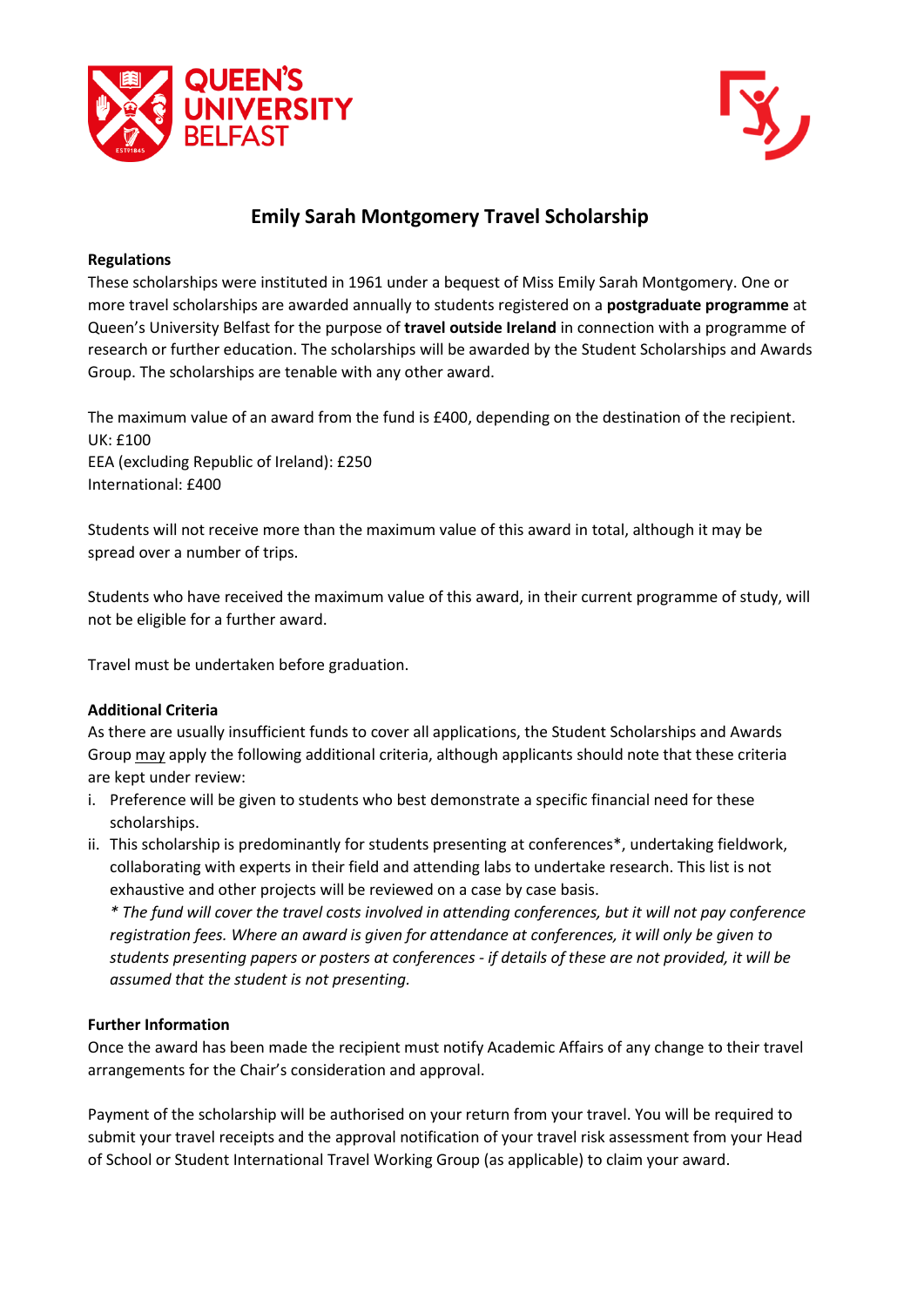Any proposed field trip that involves travel to a country that the FCO has deemed to be unsafe will need to be approved on a case by case basis by each School. It is recommended that students regularly check the Foreign and Commonwealth Office website http://www.fco.gov.uk/en/travel-and-livingabroad/travel-advice-by-country for travel advice.

A travel report must be produced following travel.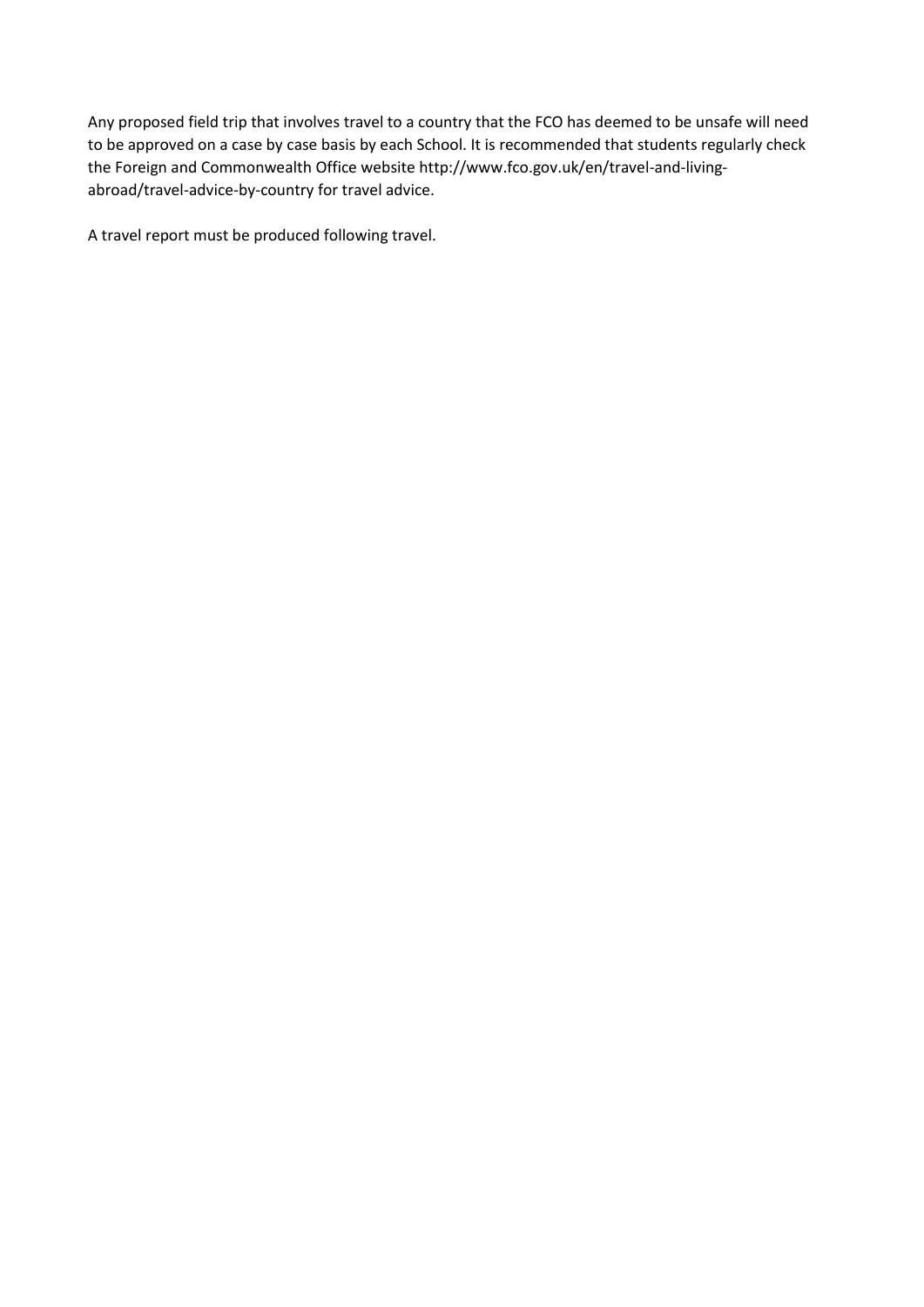



## **Sir Thomas Dixon Travel Scholarship**

### **Regulations**

These Scholarships were founded by Edith, Lady Dixon, DBE, in 1962 in memory of her husband Sir Thomas Dixon, Bart. One or more travel scholarships may be awarded each year to **undergraduate and postgraduate students** of Queen's University Belfast intending to **pursue cultural activities abroad**. This phrase is interpreted in the broader sense in recognition of the fact that cross-cultural activities broaden the horizons and facilitates personal development. The scholarships will be awarded by the Student Scholarships and Awards Group.

The maximum value of an award from the fund is £600, depending on available funding. Travel must be outside all of the islands of Britain and Ireland.

The scholarships are tenable with any other award. Students who have received this award, in their current programme of study, will not be eligible for a further award.

Travel must be undertaken before graduation.

### **Additional Criteria**

As there are usually insufficient funds to cover all applications, the Student Scholarships and Awards Group may apply the following additional criteria, although applicants should note that these criteria are kept under review:

- i. Preference will be given to students who best demonstrate a specific financial need for these scholarships.
- ii. Travel should be for a minimum of 2 weeks unless a strong case is made.
- iii. Travel should demonstrate how cultural activities abroad will facilitate personal development and does not have to be specific to travel destination.
- iv. If a strong case is made for both an Emily Sarah Montgomery and Sir Thomas Dixon award, the student should receive the higher value Sir Thomas Dixon award.

### **Further Information**

Once the award has been made the recipient must notify Academic Affairs of any change to their travel arrangements for the Chair's consideration and approval.

Payment of the scholarship will be authorised on your return from your travel. You will be required to submit your travel receipts and the approval notification of your travel risk assessment from your Head of School or Student International Travel Working Group (as applicable) to claim your award.

Any proposed field trip that involves travel to a country that the FCO has deemed to be unsafe will need to be approved on a case by case basis by each School. It is recommended that students regularly check the Foreign and Commonwealth Office website http://www.fco.gov.uk/en/travel-and-livingabroad/travel-advice-by-country for travel advice.

A travel report must be produced following travel.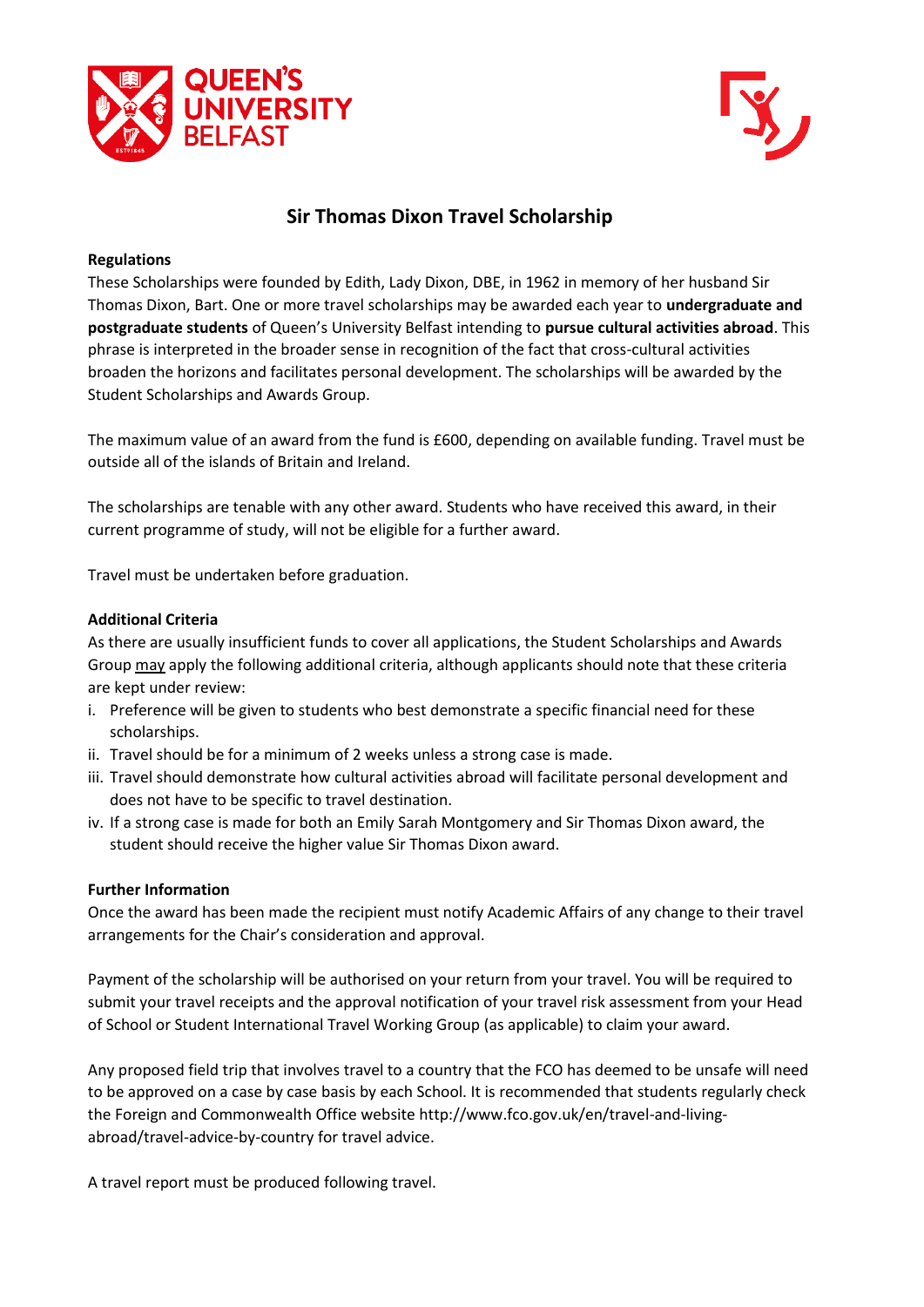



# **AIB (NI) Travel Scholarship**

### **Regulations**

This scholarship was established in 1982 through a donation by the Trustee Savings Bank of Northern Ireland to the Development Appeal. It was renamed the First Trust Travel Scholarship in recognition of the merger and name change from TSB to First Trust which took place in 1992. In 2021 it was renamed the AIB (NI) Travel Scholarship. One scholarship of up to £650 may be awarded annually to an exceptional **undergraduate or postgraduate student** of Queen's University Belfast in recognition of their outstanding proposal for planned **activities outside Britain/Ireland**. The travel must be in connection with a programme planned to extend the student's educational experience. The scholarship will be awarded by the Student Scholarships and Awards Group.

The maximum value of an award from the fund is £650. Applicants must be planning activities outside Britain/Ireland.

The scholarships are tenable with any other travel scholarship or travel grant. Previous AIB (formerly First Trust) scholarship recipients will not be eligible for another AIB (NI) award.

Travel must be undertaken before graduation.

### **Criteria**

Only one AIB (NI) Travel Scholarship is available, so applicants are advised to apply for other awards for which they are eligible.

This scholarship will be awarded to the best travel scholarship application and the Student Scholarships and Awards Group will give preference to the student who may produce the best travel report for promotional purposes.

#### **Further Information**

Once the award has been made the recipient must notify Academic Affairs of any change to their travel arrangements for the Chair's consideration and approval.

Payment of the scholarship will be authorised on your return from your travel. You will be required to submit your travel receipts and the approval notification of your travel risk assessment from your Head of School or Student International Travel Working Group (as applicable) to claim your award.

Any proposed field trip that involves travel to a country that the FCO has deemed to be unsafe will need to be approved on a case by case basis by each School. It is recommended that students regularly check the Foreign and Commonwealth Office website http://www.fco.gov.uk/en/travel-and-livingabroad/travel-advice-by-country for travel advice.

A travel report must be produced following travel. In addition, the holders of this scholarship will be required to provide a report to the Student Scholarships and Awards Group on the activities engaged in during the tenure of the scholarship.